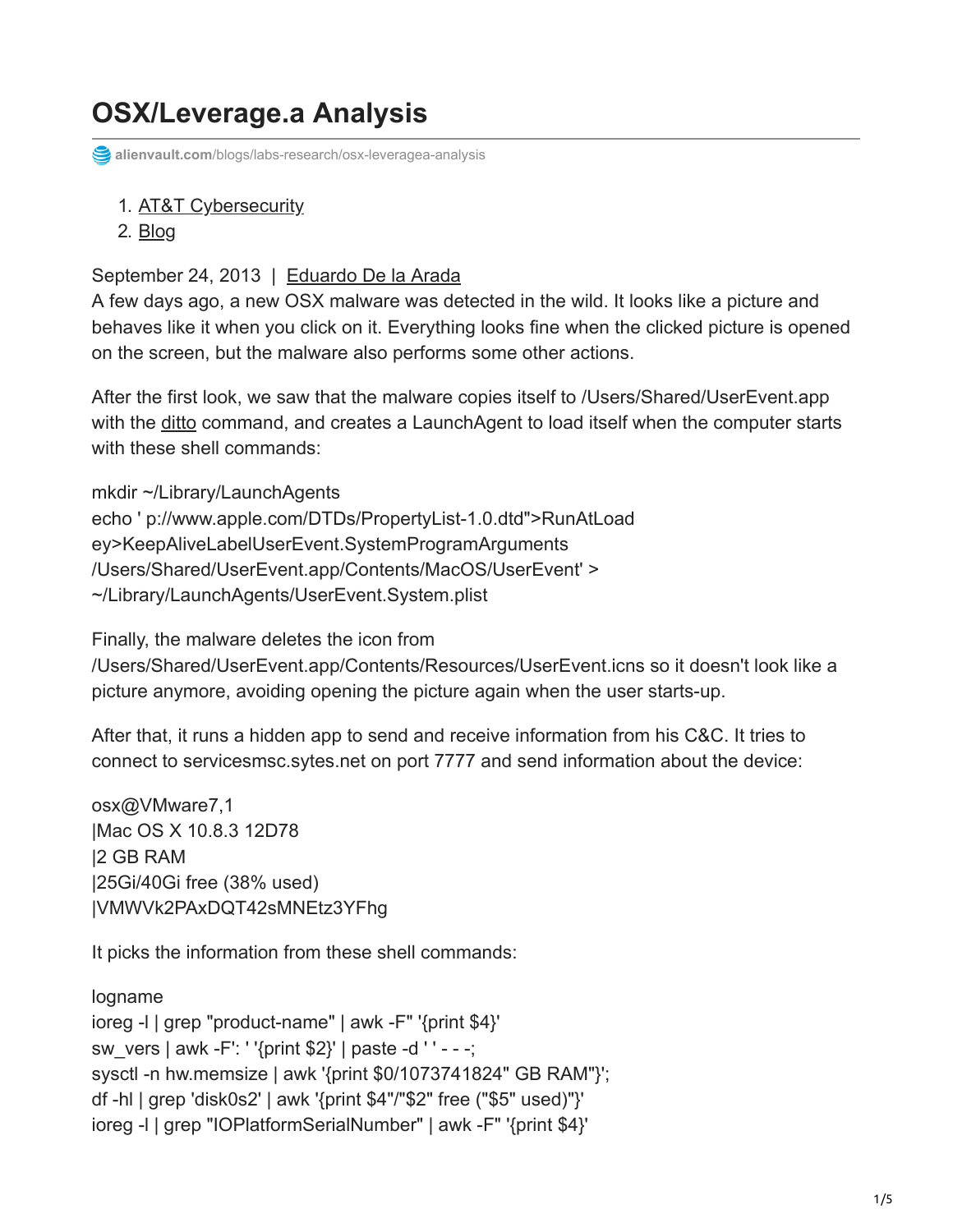[The domain name servicesmsc.sytes.net is not resolving to an IP address anymore but it](http://webcache.googleusercontent.com/search?q=cache%3Adnslookup.fr%2Fservicesmsc.sytes.net&oq=cache%3Adnslookup.fr%2Fservicesmsc.sytes.net&aqs=chrome..69i57j69i58.972j0&sourceid=chrome&ie=UTF-8) used to resolv to the IP address 199.127.102.242.

If we take a deeper look at the disassembled code, we can see that the virus is written in Realbasic, which makes the work a bit tough. The strings are not referenced from the code. Instead of that, Realbasic uses an indirect table level. So redefining each group of bytes as a structure, we could get the xref of each string and we could locate them in the code.

In the function names we could see two interesting groups: the network ones and the Window1 ones. Let's take a look at the Window1 group. If we see a Window1 in the code it is because the app has a graphical interface, right? So let's search for the visible boolean and change it.

We could find the value 0 next to the string server Visible. You could change it with this Radare oneliner:

echo 'wx 01 @ 0x001c8769' | r2 -w DSC00117.app/Contents/MacOS/UserEvent

Then, when the app has started, it shows this server Window:



When the button is clicked a msgbox is shown with the output of the folder '/':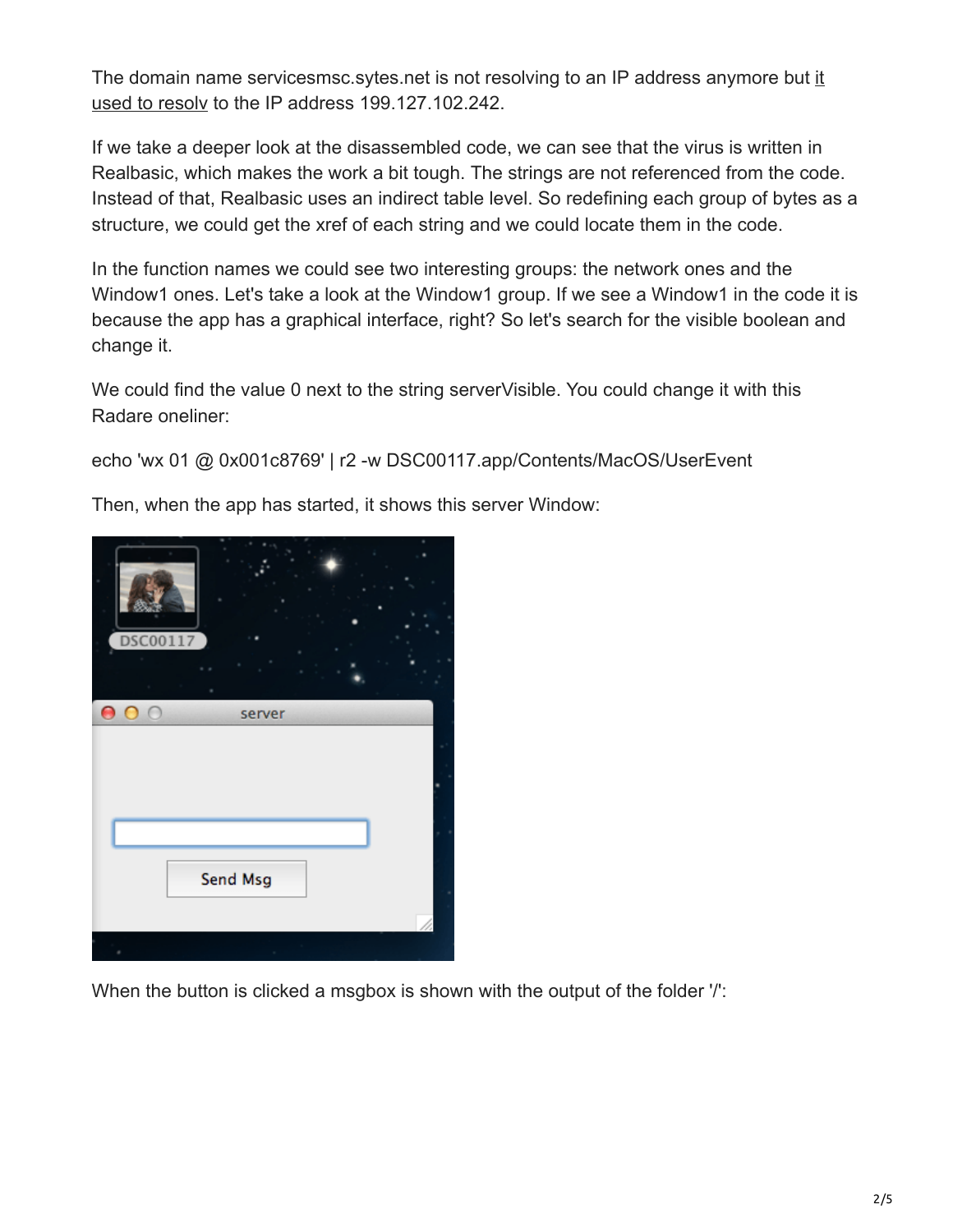

On the other side, if we continue looking at the network functions, we can realize that they use the easytcpsocket wrapper from Realbasic. This wrapper uses a private protocol with the following structure:

[package size ] [package number ] [msg]

With this structure we can send specific crafted packages to talk with the bot.

So, listing the strings with the xref pointing to the easytcpsocket receiver we can figure out which are the available commands from the C&C.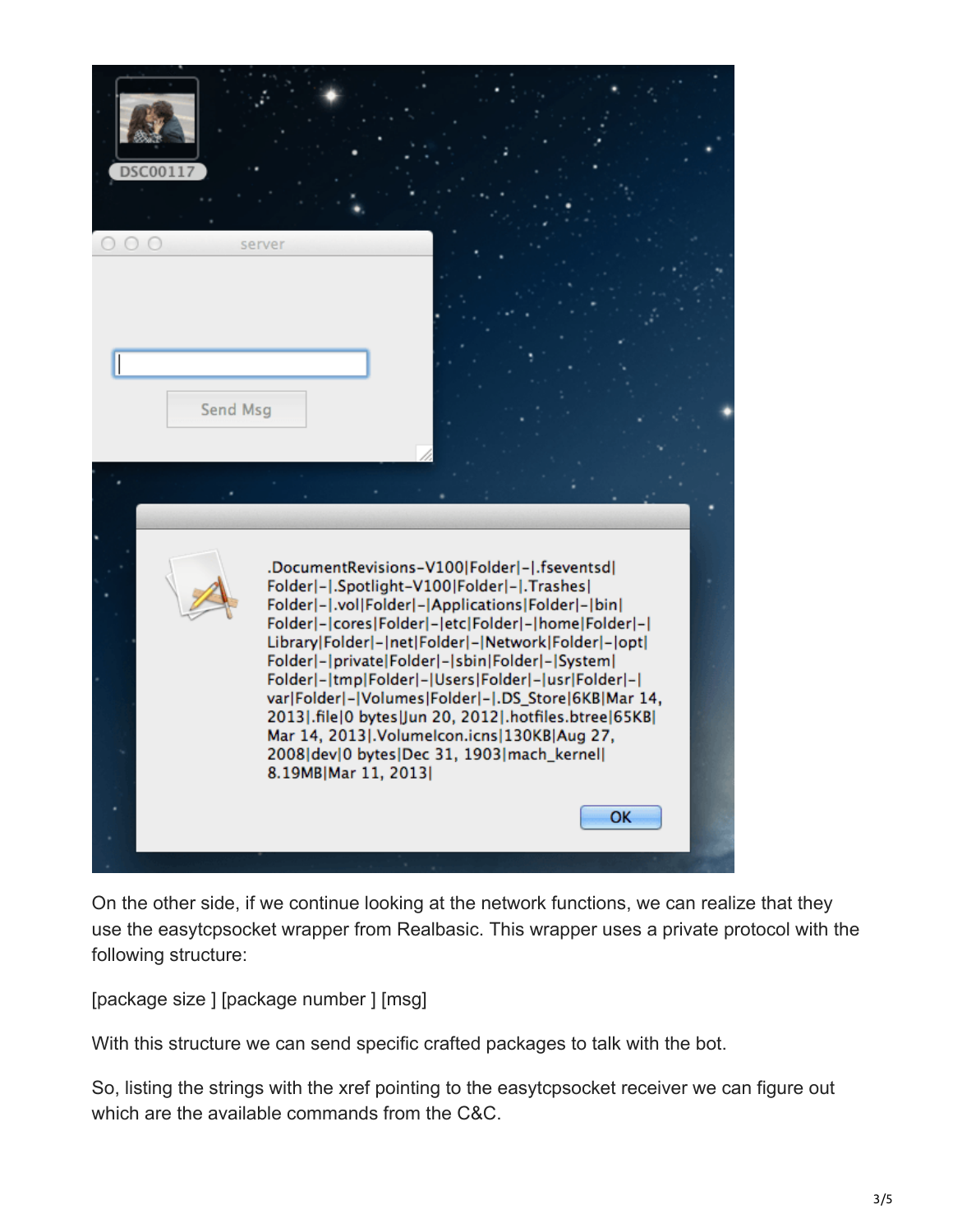```
ps -x | awk '{print $1|$4}'
rm
kill
whoami
cat
osascript -e 'input volume of (get volume settings)'
osascript -e 'tell Application 'System Events' to set volume input volume ',0
osascript -e 'tell application "System Events" to get the hidden of every login item'
osascript -e 'tell application "System Events" to get the name of every login item'
osascript -e 'tell application "System Events" to get the path of every login item'
osascript -e 'tell application "System Events" to delete login item '
osascript -e 'tell application "System Events" to make new login item with properties {path:,
hidden:true} at end'
```
We can observe some Osascript commands to modify loginItems. The attacker is able to create a specific hidden loginItem to load his software at the start (not only with the launch agent), modify and delete them. Also it's able to get the current volume of the target and change it to the level it wants to, list processes and their pids, kill them, get file info and remove files.

To finish this analysis, I would like to clarify that Realbasic provides the possibility of building the code to Windows and Linux platforms, so it's not so weird to see this malware or this C&C running in other platforms, changing the scripts to focus the targeted platform, obviously.

If you suspect that you have been infected with this malware, you can check if there is an UserEvent app in /Users/Shared/ folder and remove it. This avoids the malware to start on new computer starts-up. On the other hand, right now the C&C is down, so you can start a service listening on port 7777 and verify if the malware is already running in your box.

From AlienVault we want to provide you a snort rule to detect the network behavior and a [Yara rules to detect the executable file. You can download the rules from our GitHub](https://github.com/jaimeblasco/AlienvaultLabs/tree/master/malware_analysis/OSX_Leverage) account.